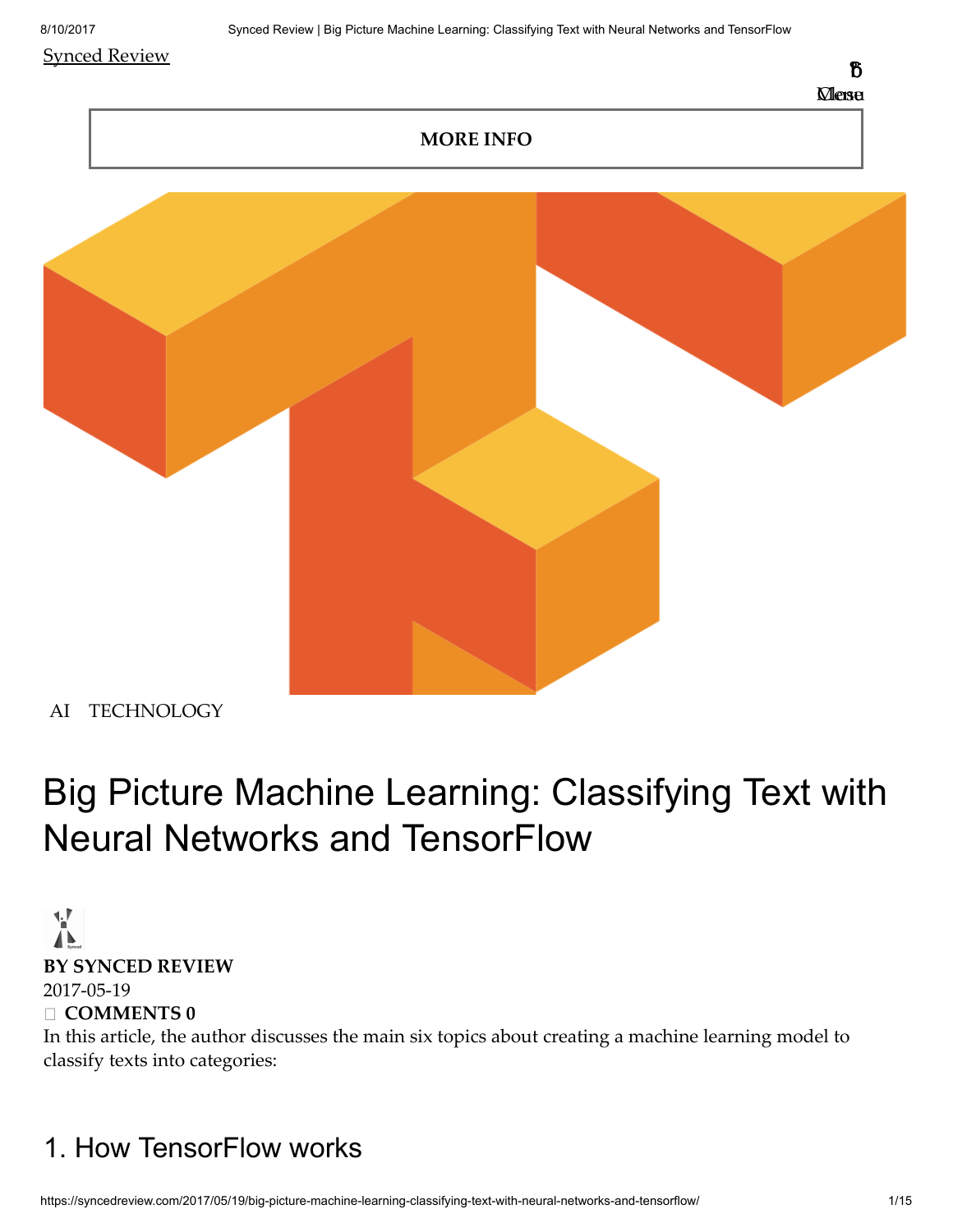- 2. What is a machine learning model
- 3. What is a Neural Network
- 4. How the Neural Network learns
- 5. How to manipulate data and pass it to the Neural Network inputs

### 6. How to run the model and get the prediction results

The author also provided the code that can be run in Jupyter notebook. I'll review these six topics and combine them with my own experience.

# 1. Overview of TensorFlow:

TensorFlow is one of the most popular open source AI libraries. Its high in computing efficiency, and the rich development resources make it widely adopted by companies and individual developers. In my mind, the best way to learn TensorFlow is by using its official website: https://www.tensorflow.org/ (https://www.tensorflow.org/). In this website, you can go through the "getting started" tutorial and the list for all symbols in TensorFlow.

I will first give you the fundamental definition and the main characteristics of TensorFlow. Tensor is a kind of data structure that can shape the primitive values into an array of any number of dimensions  $\left[1\right]$ . The rank of tensor is its dimension number. Here, I recommend reading Python's API for TensorFlow, because it is very friendly for TensorFlow beginner. You should install TensorFlow and configure the environment, just follow the instructions from the official websites. The way to test whether you've correctly installed TensorFlow is by importing the library of TensorFlow. In TensorFlow, the computational graph is a core component. The dataflow graph is used to represent the computation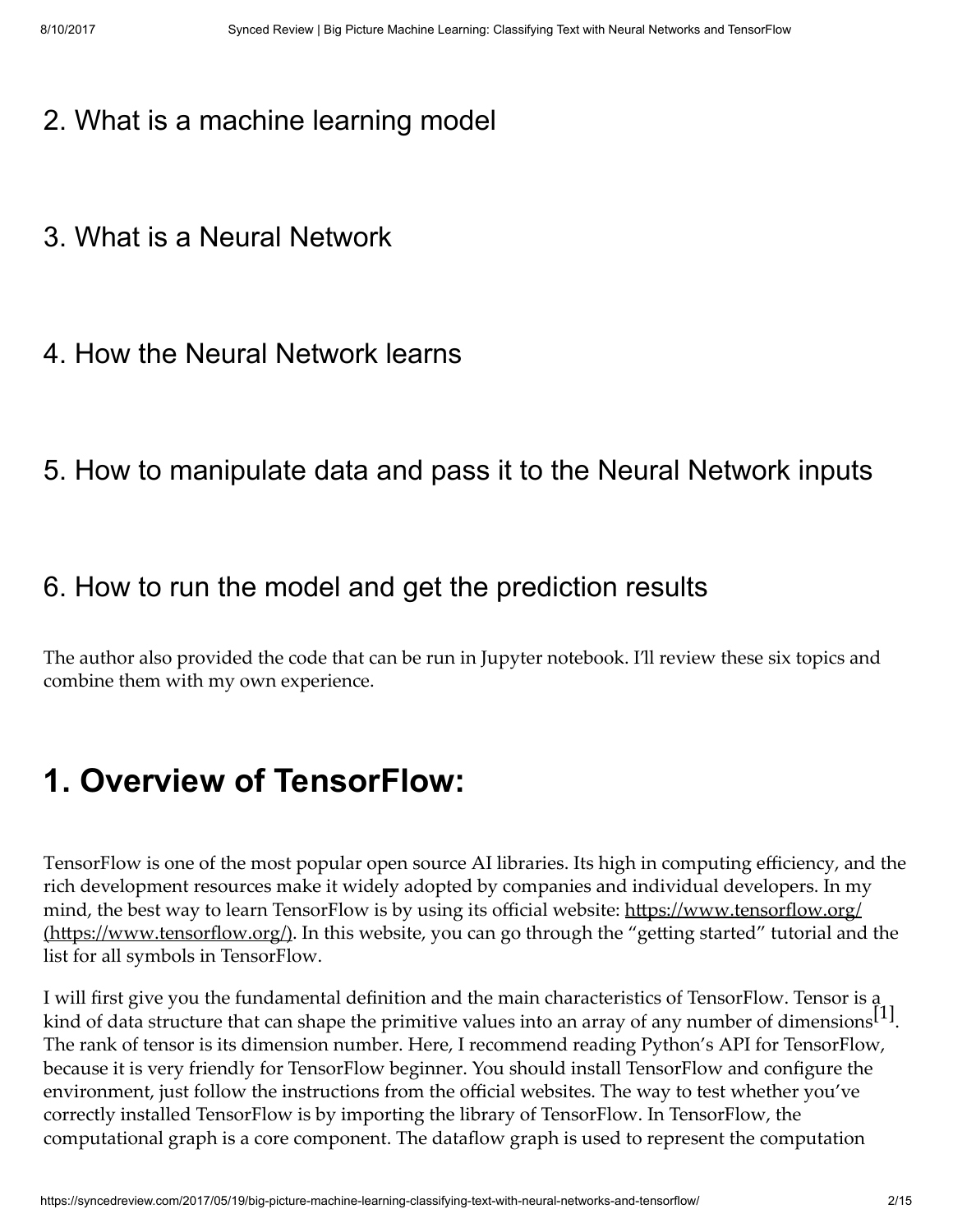8/10/2017 Synced Review | Big Picture Machine Learning: Classifying Text with Neural Networks and TensorFlow

process. Under the graph, the Operation is for the units of computation and the Tensor represents units of data. To run the code, we should initialize the Session function. Here is the complete code to execute sum operations:

```
#import the library
import tensorflow as tf
#build the graph and name as my_graph
my\_graph = tf.Graph()#tf.Session encapsulate the environment for my_graph
with my_graph.as_default():
   x = tf constant([1,3,6])y = tf constant([1,1,1])#add function
   op = tf.add(x,y)#run it by fetches
    result = sess.run(fetches=op)
    #print it
   print(result)
```
You can see that writing in TensorFlow follows a pattern, and it is easy to remember. You will import the library, create constant tensors, and build the graph. Then we should define which graph will be used in the Session, and define the operation unit. Finally you can use the run() method in Session and evaluate every Tensor, which is passed in the argument fetches.

# 2. The Predictive Model:

Predictive model can be very simple. It combines machine learning algorithm and the data-sets. The process of constructing a model is shown in the figure below: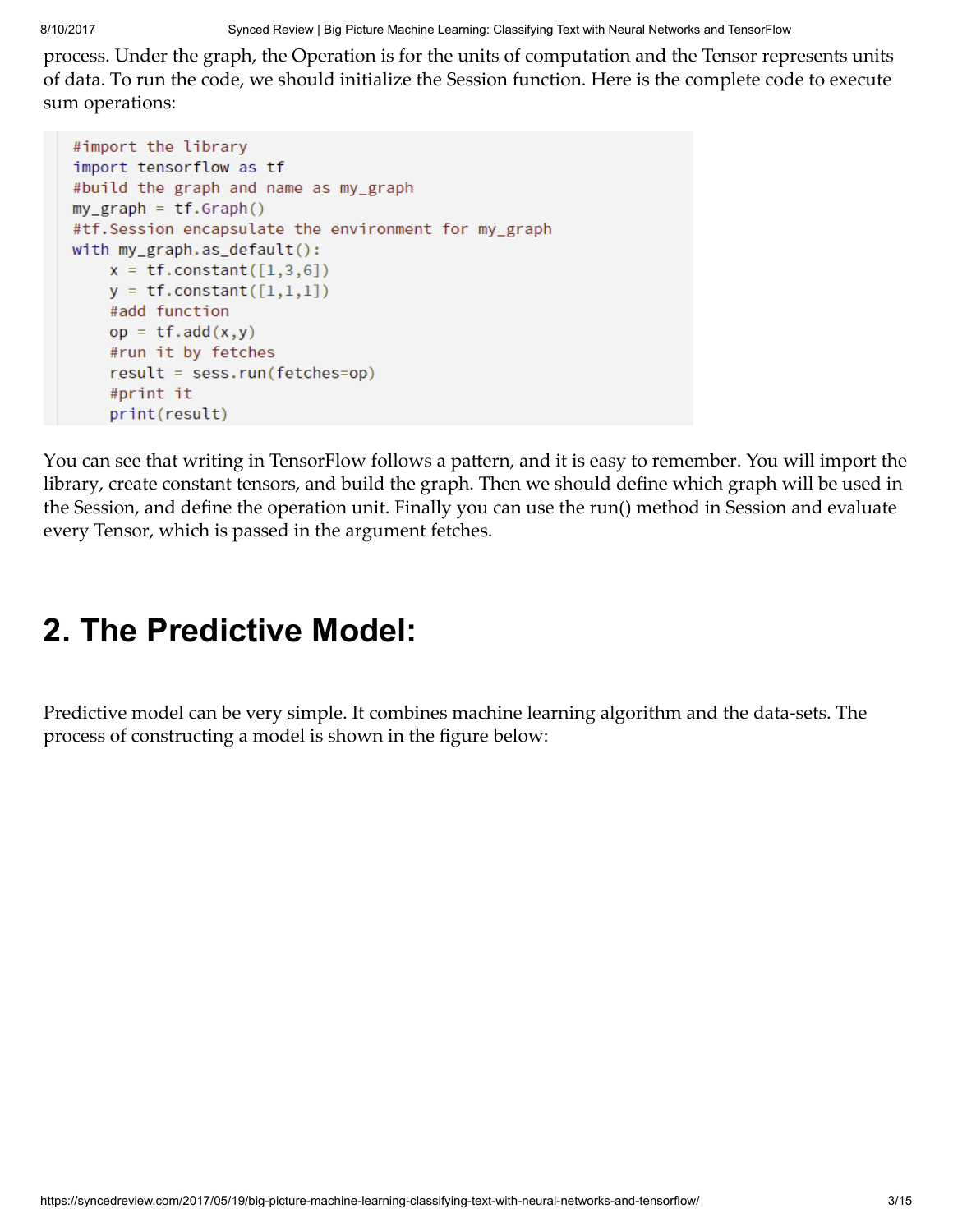



We should first find the correct data as the input, and use some data processing function to manipulate the data. This data is then used to build the model by combining with machine learning algorithms. After you get the model, you can see the model as a predictor and input the data needed to predict, which will yield the result. The process is depicted as the following figure:

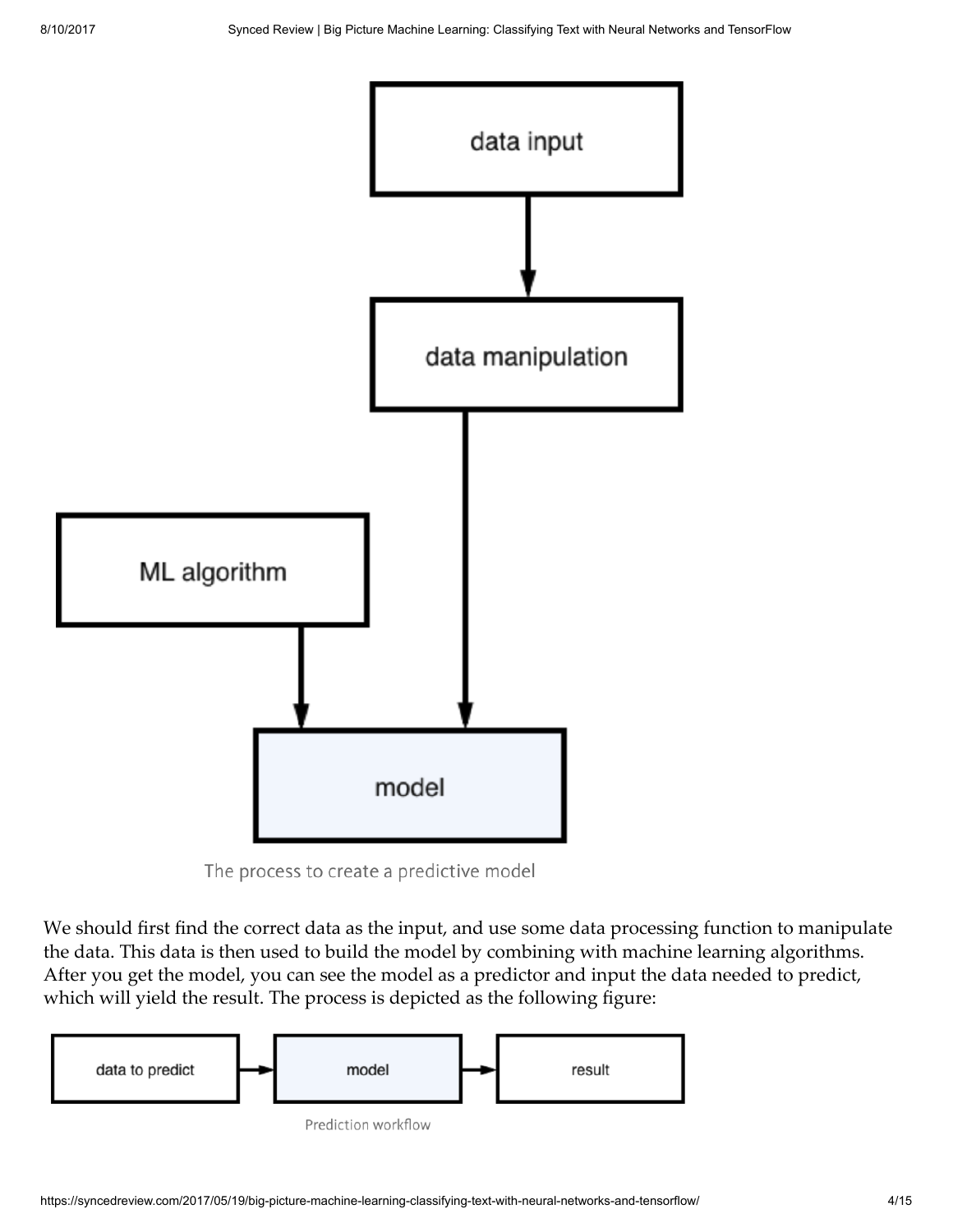8/10/2017 Synced Review | Big Picture Machine Learning: Classifying Text with Neural Networks and TensorFlow

For this article, the input is text and the result is the category. This type of machine learning method is called supervised learning, where the training dataset has the texts labeled to which category it belongs. It's also a classification task and Neural Networks are used to create the model.

## 3. Neural Networks:

The main characteristic of Neural Networks is self-learning, rather than being explicitly programmed. It is inspired by human's central nervous system. The first neural network algorithm is Perceptron.

To understand the mechanism of how neural network works, the author built a neural network architecture with TensorFlow.

### Architecture of Neural Network:

Here, the author uses 2 hidden layers, and the job of each hidden layers is to transform the inputs into something the output layer can use  $\left[1\right]$ . The number of the nodes in first hidden layer should be defined. These nodes, called neurons, are multiplied by weights. The training phase is to adjust these values in order to produce a correct output. The network also introduces bias, which allows you to shift the activation function to the left or right and help the prediction fit better  $^{[2]}$ . The data also pass through an activation function, which defines the final output of each neuron. Here, the author uses the rectified linear unit (ReLU) activation, which can improve the non-linearity. This function is defined as:

 $f(x) = max(0, x)$  (the output is x or 0 (zero), whichever is larger)

For the 2nd hidden layer, the input is the 1st layer, and the function is the same as the 1st hidden layer.

For the output layer, the author uses one-hot encoding to get the results. In one-hot encoding, all bits gets a 0 value except for one bit that has a value 1. Here, the author uses three categories as an example, shown in the following figure:

| category          | value |
|-------------------|-------|
| sports            | 001   |
| space             | 010   |
| computer graphics | 100   |
|                   |       |

We can find that the number of output nodes is the number of classes. If we want to classify the different categories, we use the Softmax function which transforms the output of each unit to a value between 0 and 1, and makes the sum of all units equals 1. It will tell us the probability of each category.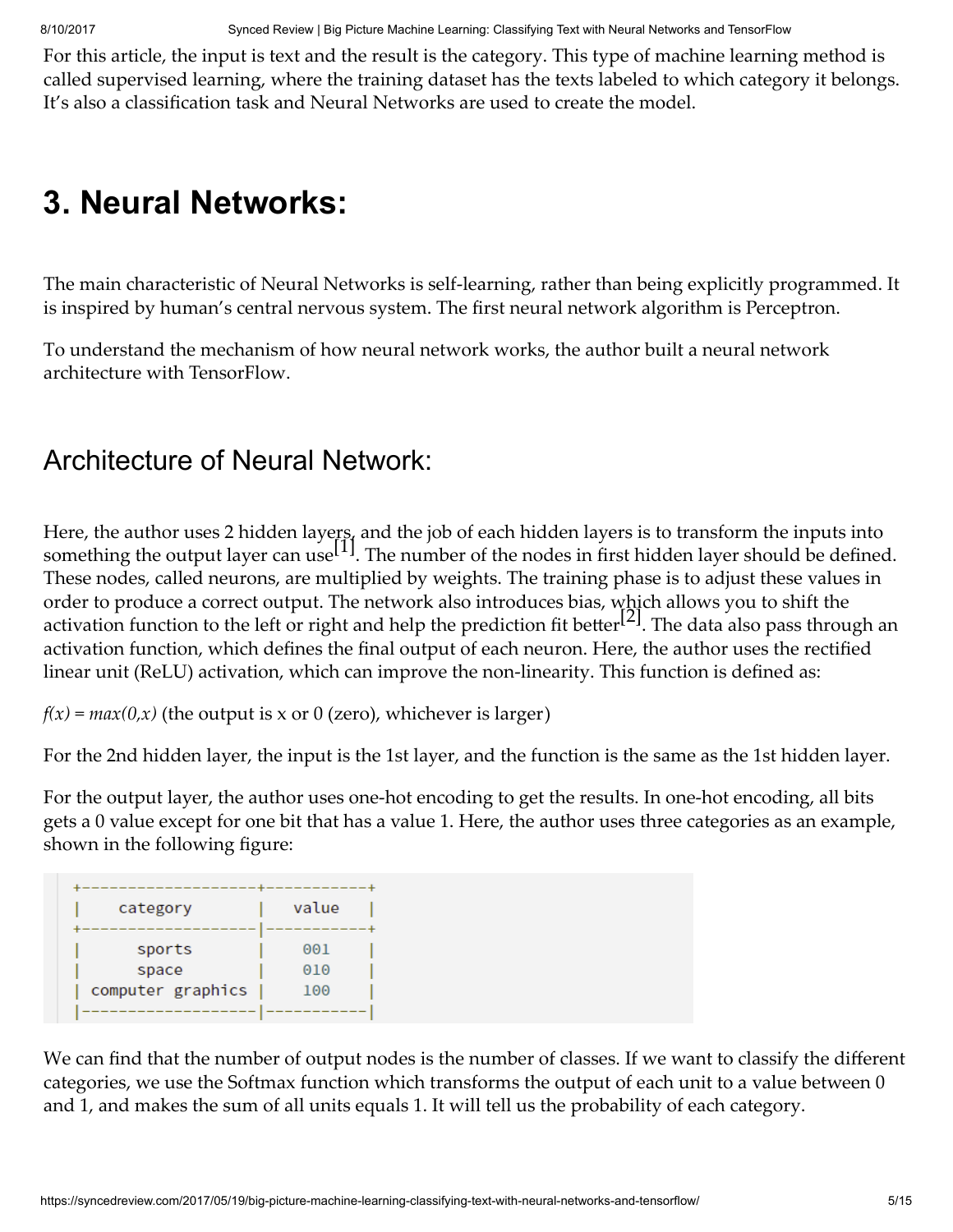| $\vert$ 1.2 |                                             | 0.46 |
|-------------|---------------------------------------------|------|
| $\big  0.9$ | $\rightarrow$ [softmax] $\rightarrow$ 0.34] |      |
| $\vert 0.4$ |                                             | 0.20 |

The above can be shown as the code:

```
# Network Parameters
n\_hidden_1 = 10 # 1st layer number of features<br>n\_hidden_2 = 5 # 2nd layer number of features
n_input = total_words # Words in vocab
n_classes = 3 # Categories: graphics, space and baseball
def multilayer_perceptron(input_tensor, weights, biases):
    layer_1_multiplication = tf.matmul(input_tensor, weights['h1'])
    layer_1 addition = tf.add(layer_1_multiplication, biases['b1'])
    layer_1_activation = tf.nn.relu(layer_1_addition)
# Hidden laver with RELU activation
    layer_2_multiplication = tf.matmul(layer_1_activation, weights['h2'])
    layer_2_addition = tf.add(layer_2_multiplication, biases['b2'])
    layer_2_activation = tf.nn.relu(layer_2_addition)
# Output layer with linear activation
    out_layer_multiplication = tf.matmul(layer_2_activation, weights['out'])
    out_layer_addition = out_layer_multiplication + biases['out']return out_layer_addi
```
Here it calls the matmul() function to realize the multiply function between matrices, and calls the add() function to add the biases into the function.

### 4. How the neural network gets trained:

We can see the main point of the above section is to construct a reasonable structure, and make the weights of the network optimal enough to make the prediction. So the following is to introduce how to train the neural network in TensorFlow. In TensorFlow, we use Variable to store the weights and biases. Here, we should compare the output values with the expected values, and guide the functions to get minimum loss results. There are plenty of methods to calculate the loss function. Since it is a classification task, we should use the cross-entropy error. Prior work by James D. McCaffrey<sup>[3]</sup> analyzed and concluded the reason to use cross-entropy is to avoid the training stalling out. So we use the crossentropy error by calling the function: tf.nn.softmax\_cross\_entropy\_with\_logits(), we will also calculate the mean error by calling the function: tf.reduced mean().

```
# Construct model
prediction = multilayer_perceptron(input_tensor, weights, biases)
# Define loss
entropy_loss = tf.nn.softmax_cross_entropy_with_logits(logits=prediction, labels=outpu
loss = tf.reduce_mean(entropy_loss)
```
We should find the best value to minimize the output error. Here we use stochastic gradient descent (SGD):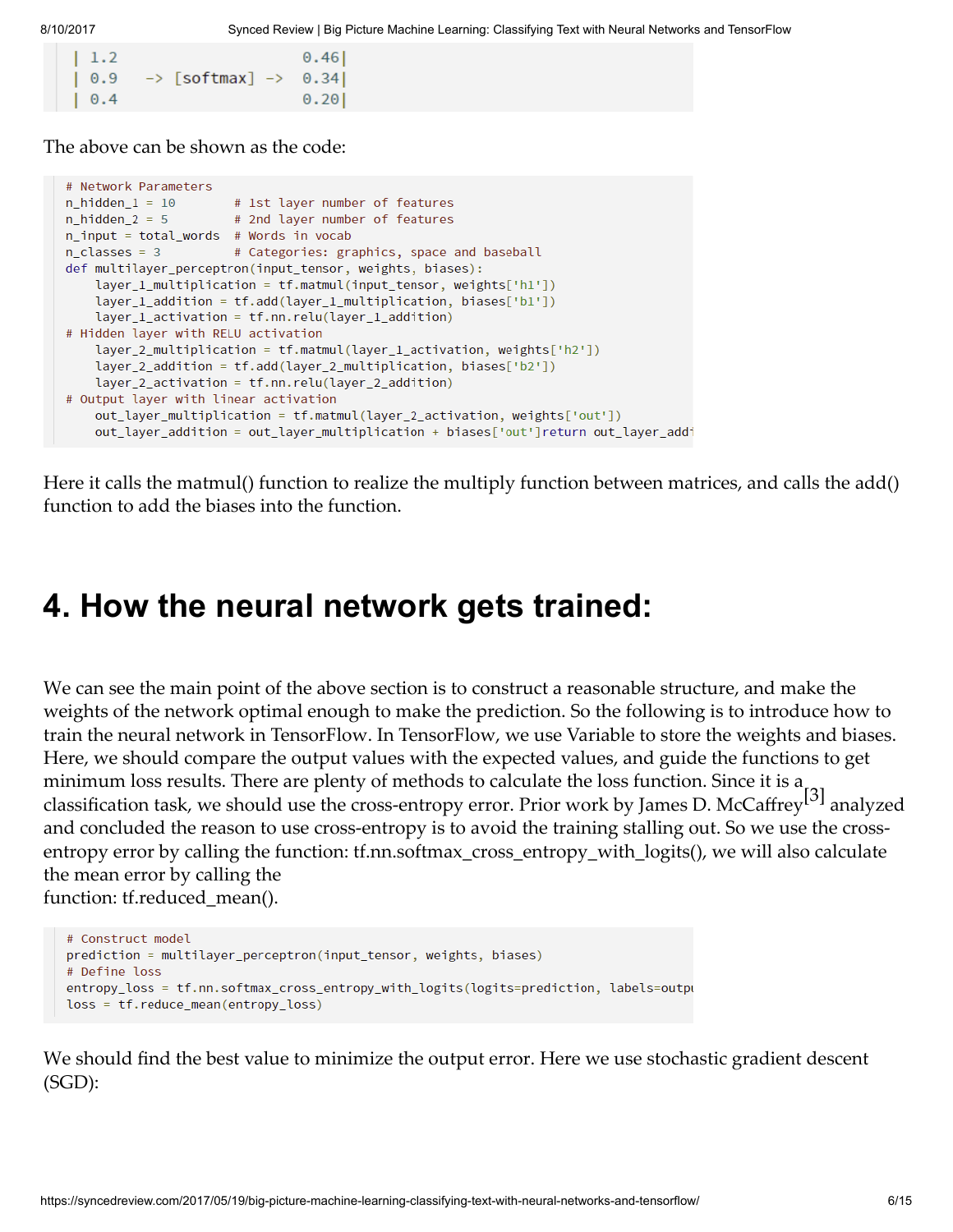

Gradient descent. Source: https://sebastianraschka.com/faq/docs/closed-form-vs-gd.html

Through many iterations, we will get the weights close to the global cost minimum. The learning rate should not be too large. The Adaptive Moment Estimation function is often used to compute the gradient descent. In this optimization algorithm, running averages of both the gradients and the second moments of the gradients are used  $[4]$ .

The code is shown as follows, and in other projects, the learning rate can be dynamic which will make the training process faster.

```
learning_rate = 0.001# Construct model
prediction = multilayer_perceptron(input_tensor, weights, biases)
# Define loss
entropy_loss = tf.nn.softmax_cross_entropy_with_logits(logits=prediction, labels=outpu
loss = tf.readuce_mean(entropy_loss)optimizer = tf.train.AdamOptimizer(learning_rate=learning_rate).minimize(loss)
```
# 5. Data manipulation:

This part is also very important for making classification successful. The developers in machine learning should pay more attention to the data. This will save you a lot of time when you want to improve the accuracy of your experiment, because you don't need to change the configuration from the beginning. Here, the author points out two things that require attention. First, create an index for each word. Then, create a matrix for each text, in which the values are 1 if a word is in the text and 0 otherwise. You can see the code below, as it will help you understand the process.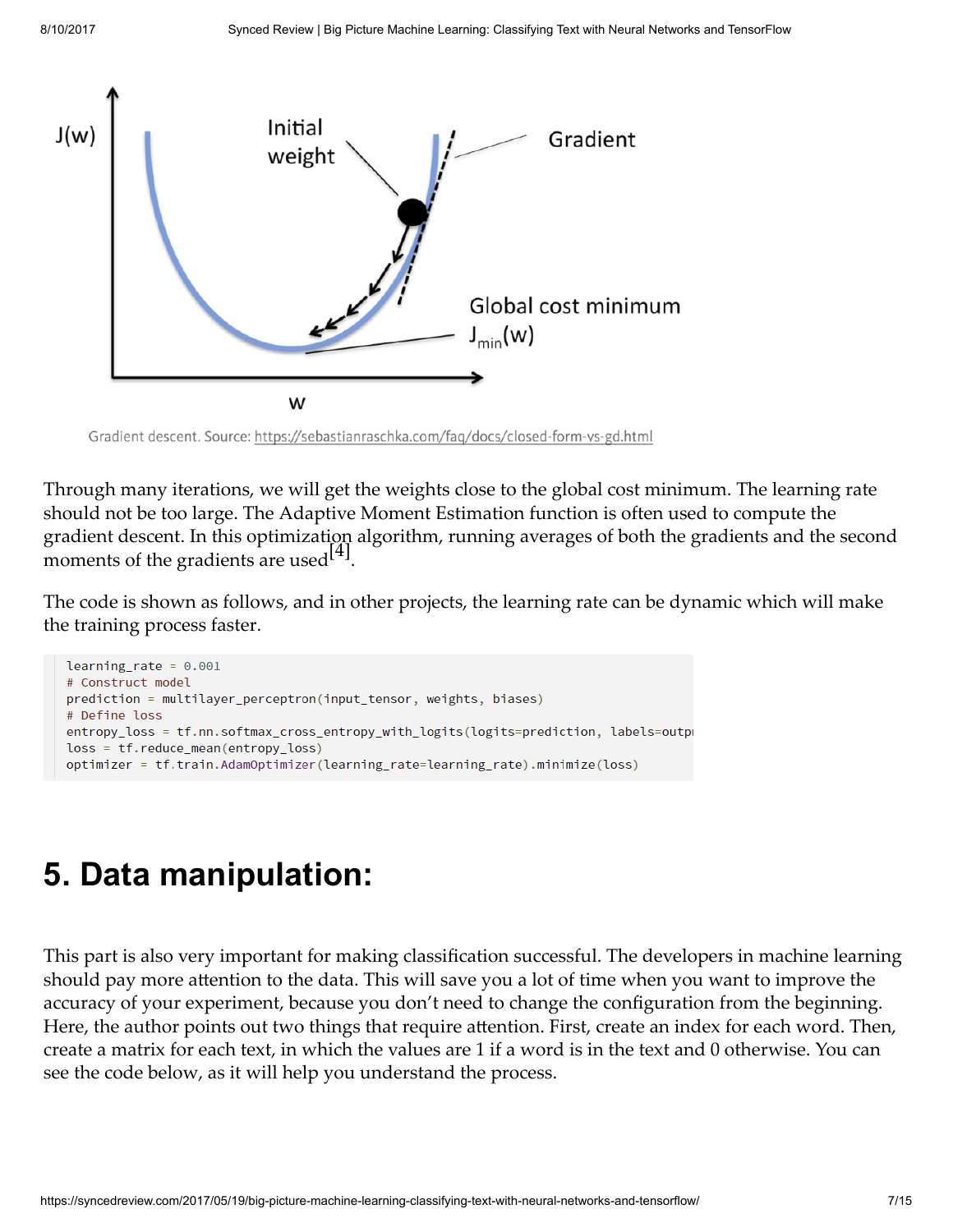```
import numpy as np
                       #numpy is a package for scientific computing
from collections import Counter
vocab = Counter()text = "Hi from Brazil"#Get all wordsfor word in text.split(' '):
    vocab[word] +=1
        #Convert words to indexes
def get_word_2_index(vocab):
    word2index = \{ \}for i, word in enumerate (vocab):
        word2index[word] = ireturn word2index
#Now we have an index
word2index = get word 2 index(vocab)
total_words = len(vocab)#This is how we create a numpy array (our matrix)
matrix = np{\cdot}zeros((total{\cdot}words), dtype{=float})#Now we fill the valuesfor word in text.split():
    matrix[word2index[word]] += 1print(maxrix)>> [1. 1. 1.]
```
Counter() in python is a hash table. When the input is "Hi from Brazil", the matrix is [1 ,1, 1]. For a different input, which is "Hi", it will get a different matrix:

```
matrix = np{\text .}zeros((total{\text .}words), dtype{=float})text = "Hi" for word in text.split():matrix[word2index[word2, lower()]] += 1print(matrix)>> [ 1. 0. 0.]
```
# 6. Running and getting the results:

In this part, we will use the 20 Newsgroups as the dataset. It consists of 18,000 posts about 20 topics. The scilit-learn library is used to load this dataset. Here, the author uses 3 categories: comp.graphics, sci.space and rec.sport.baseball. It has two subsets, one for training and one for testing. Below is the way to load the dataset:

```
from sklearn.datasets import fetch_20newsgroups
categories = ["comp.graphics","sci.space","rec.sport.baseball"]
newsgroups_train = fetch_20newsgroups(subset='train', categories=categories)
newsgroups_test = fetch_20newsgroups(subset='test', categories=categories)
```
This follows a pattern, and it's easy for the developers to use.

In this experiment, the epoch is set at 10, which means there are ten times of forward passes and backward passes to go through the whole dataset. In TensorFlow, the placeholder is defined to serve as the target of feeds, which is used to pass the data for each run step.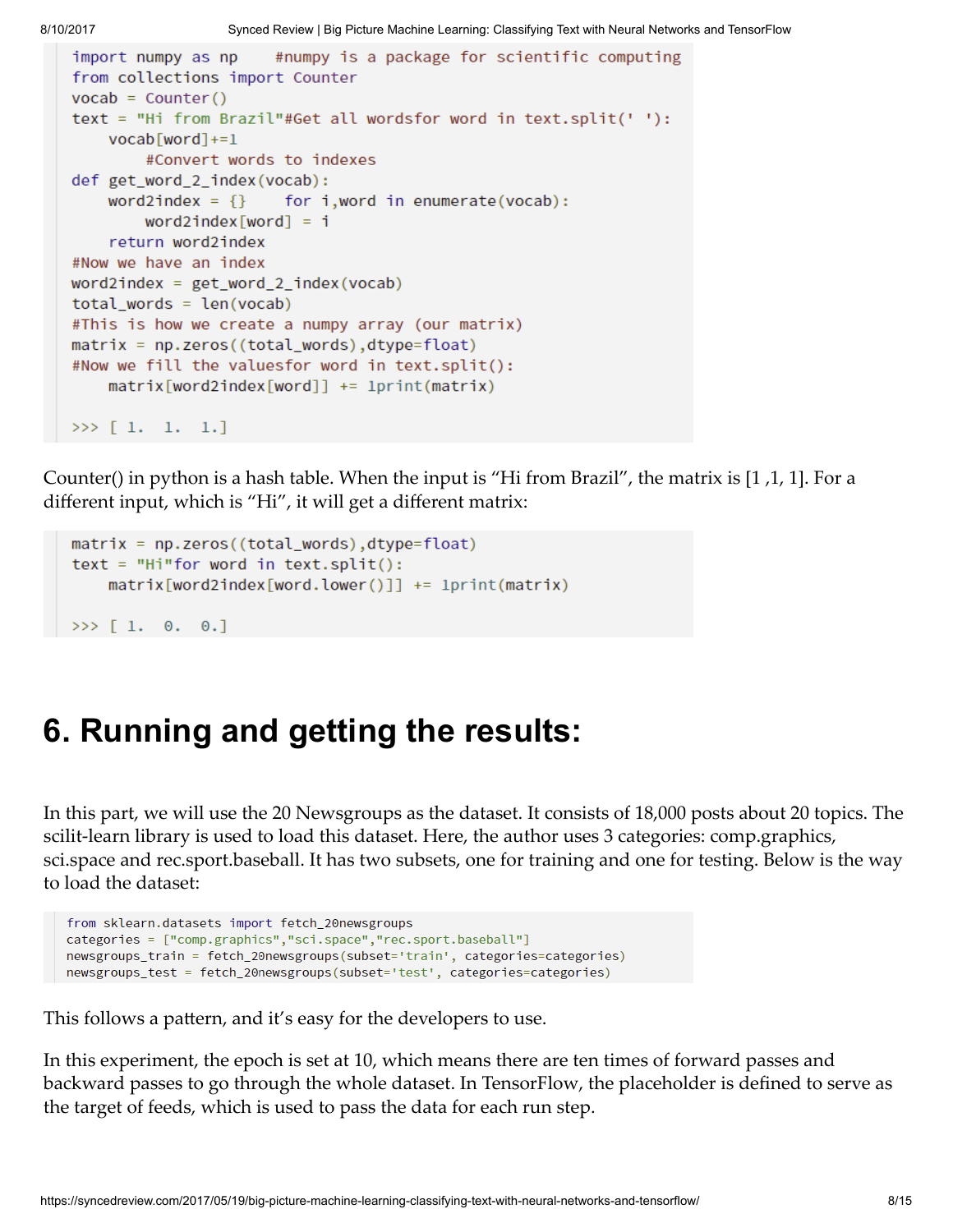```
n_input = total_words # Words in vocab
n_classes = 3 # Categories: graphics, sci.space and baseball
input_tensor = tf.placeholder(tf.float32,[None, n_input],name="input")
output_tensor = tf.placeholder(tf.float32, [None, n_classes], name="output")
```
Here we should separate the training data in batches, because we will feed the dict with a larger batch when testing the model. We call the get\_batches() function to get the number of texts with the size of the batch. We can run the model.

```
training epochs = 10# Launch the graph
with tf. Session() as sess:
   sess.run(init) #inits the variables (normal distribution, remember?)
    # Training cycle for epoch in range(training_epochs):
       avg\_cost = 0.total_batch = int(len(newsgroups_train.data)/batch_size)
        # Loop over all batches for i in range(total_batch):
            batch_x,batch_y = get_batch(newsgroups_train,i,batch_size)
            # Run optimization op (backprop) and cost op (to get loss value)
            c, _ = sess.run([loss,optimizer], feed_dict={input_tensor: batch_x, output
```
Here we should also build the test model and calculate the accuracy.

```
# Test model
index\_prediction = tf.arange(prediction, 1)index_correct = tf.argmax(output_tensor, 1)
correct_prediction = tf.equal(index_prediction, index_correct)
# Calculate accuracy
accuracy = tf.reduce_mean(tf.cast(correct_prediction, "float"))
total_test_data = len(newsgroups_test.target)
batch_x_test,batch_y_test = get_batch(newsgroups_test,0,total_test_data)
print("Accuracy:", accuracy.eval({input_tensor: batch_x_test, output_tensor: batch_y_tes
```
Then we can get the results.

```
('total texts in train:', 1774)
('total texts in test:', 1180)
('Epoch:', '0001', 'loss=', '763.190088445')
('Epoch:', '0002', 'loss=',')'167.521632455'('Epoch:', '0003', 'loss=', '52.553500782')
('Epoch:', '0004', 'loss=', '10.903020604')<br>('Epoch:', '0005', 'loss=', '1.559497601')
('Epoch:', '0006', 'loss=', '0.508988854')
('Epoch:', '0007', 'loss=', '0.870251639')<br>('Epoch:', '0008', 'loss=', '0.454872765')
('Epoch:', '0009', 'loss=', '3.106883715')
('Epoch:', '0010', 'loss=', '34.041161779')
Optimization Finished!
('Accuracy:', 0.67203391)
```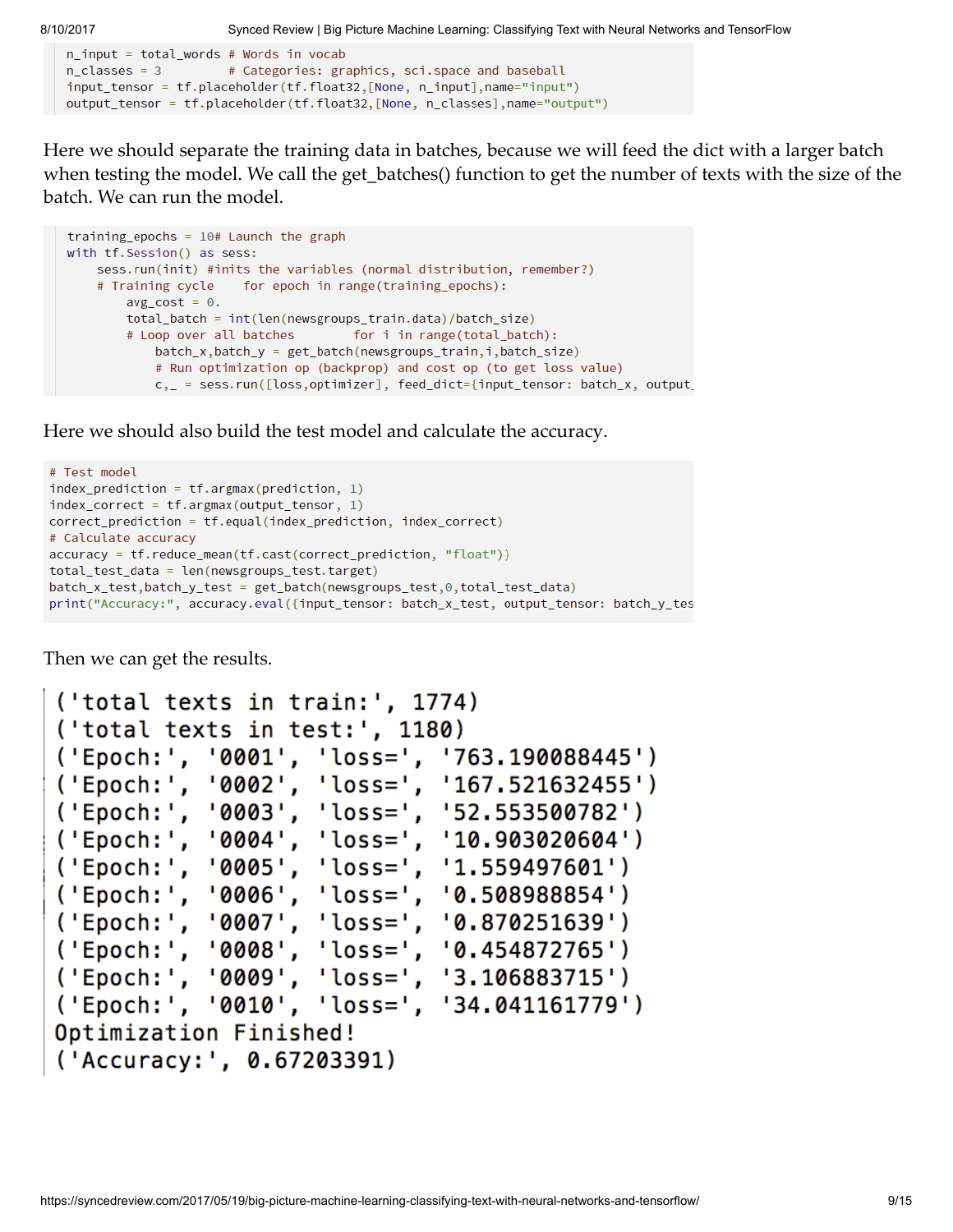### Conclusion:

This article gives us a introduction on how to classify texts with neural networks and TensorFlow. It introduces the basic information that relates to this experiment. The results from running my own version is not as good as the author's. We can make this architecture deeper, and use the dropout in the hidden layers. This will undoubtedly improve the accuracy.

Also, when you run the code, you should make sure you have the latest version of TensorFlow installed. Sometimes you'll fail to import the twenty\_newsgroups datasets. When this happens, you can use the following code to make it works.

```
# if you didn't download the twenty_newsgroups datasets, it will run with error
# this logging can help to solve the error
import logging
logging.basicConfig()
```
The completed code is shown below: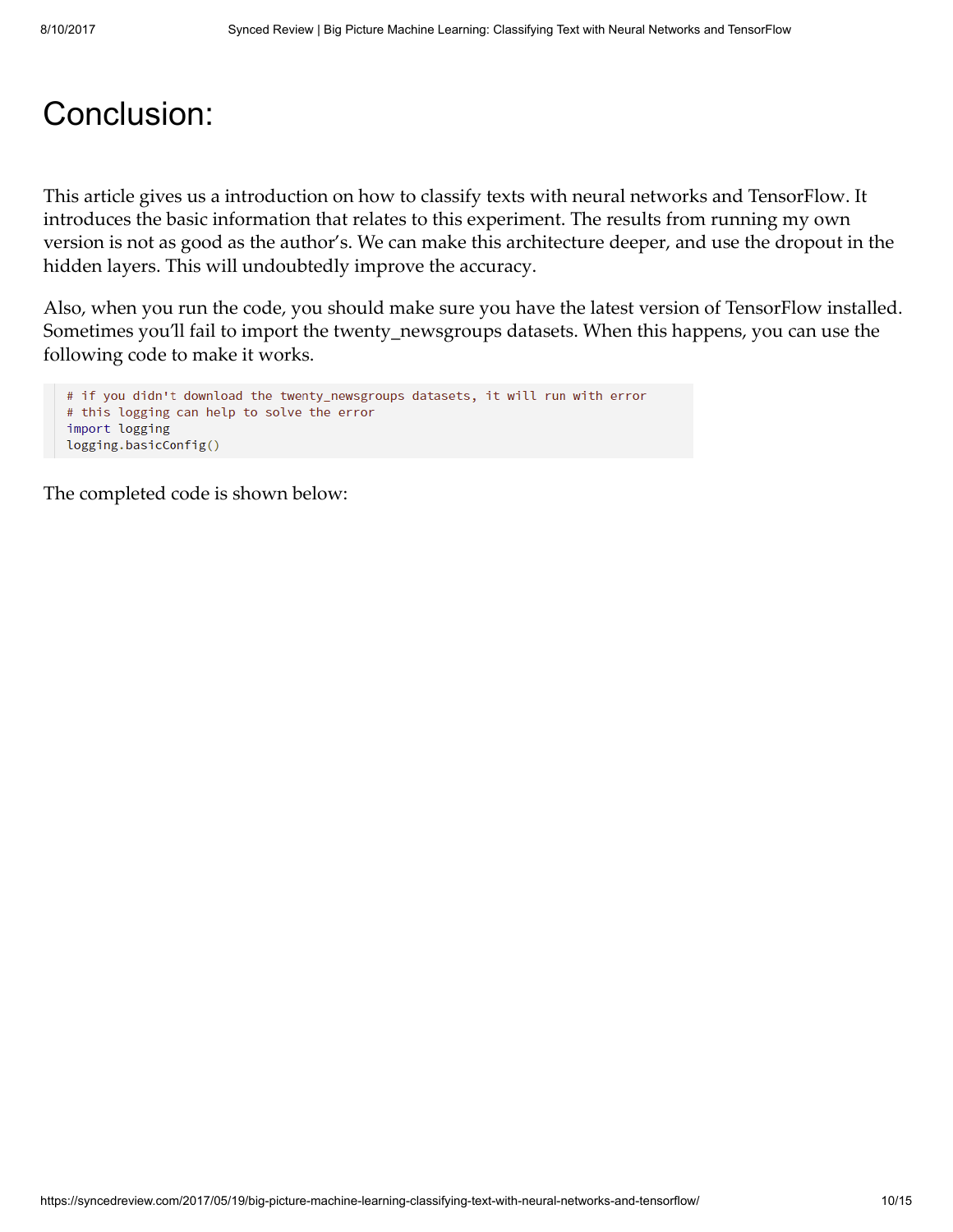```
import pandas as pd
import numpy as np
import tensorflow as tf
from collections import Counter
from sklearn.datasets import fetch_20newsgroups
# if you didn't download the twenty newsgroups datasets, it will run with error
# this logging can help to solve the error
import logging
logging.basicConfig()
categories = ["comp.graphics","sci.space","rec.sport.baseball"]
newsgroups train = fetch 20newsgroups(subset='train', categories=categories)
newsgroups test = fetch 20newsgroups(subset='test', categories=categories)
print('total texts in train:', len(newsgroups train.data))
print('total texts in test:', len(newsgroups test.data))
vocab = Counter()for text in newsgroups train.data:
for word in text.split(' '):
vocab[word.lower()]+=1
for text in newsgroups test.data:
for word in text.split(' '):
vocab[word.lower()]+=1
total words = len(vocab)def get word 2 index(vocab):
word2index = \{\}for i,word in enumerate(vocab):
word2index[word.lower()] = ireturn word2index
word2index = get word 2 index(vocab)
def get_batch(df,i,batch_size):
batches = []results = []
texts = df.data[i*batch_size:i*batch_size+batch_size]
categories = df.target[i*batch_size:i*batch_size+batch_size]
for text in texts:
layer = np.zeros(total_words,dtype=float)
for word in text.split(' '):
layer[word2index[word.lower()]] += 1
```

```
batches.append(layer)
```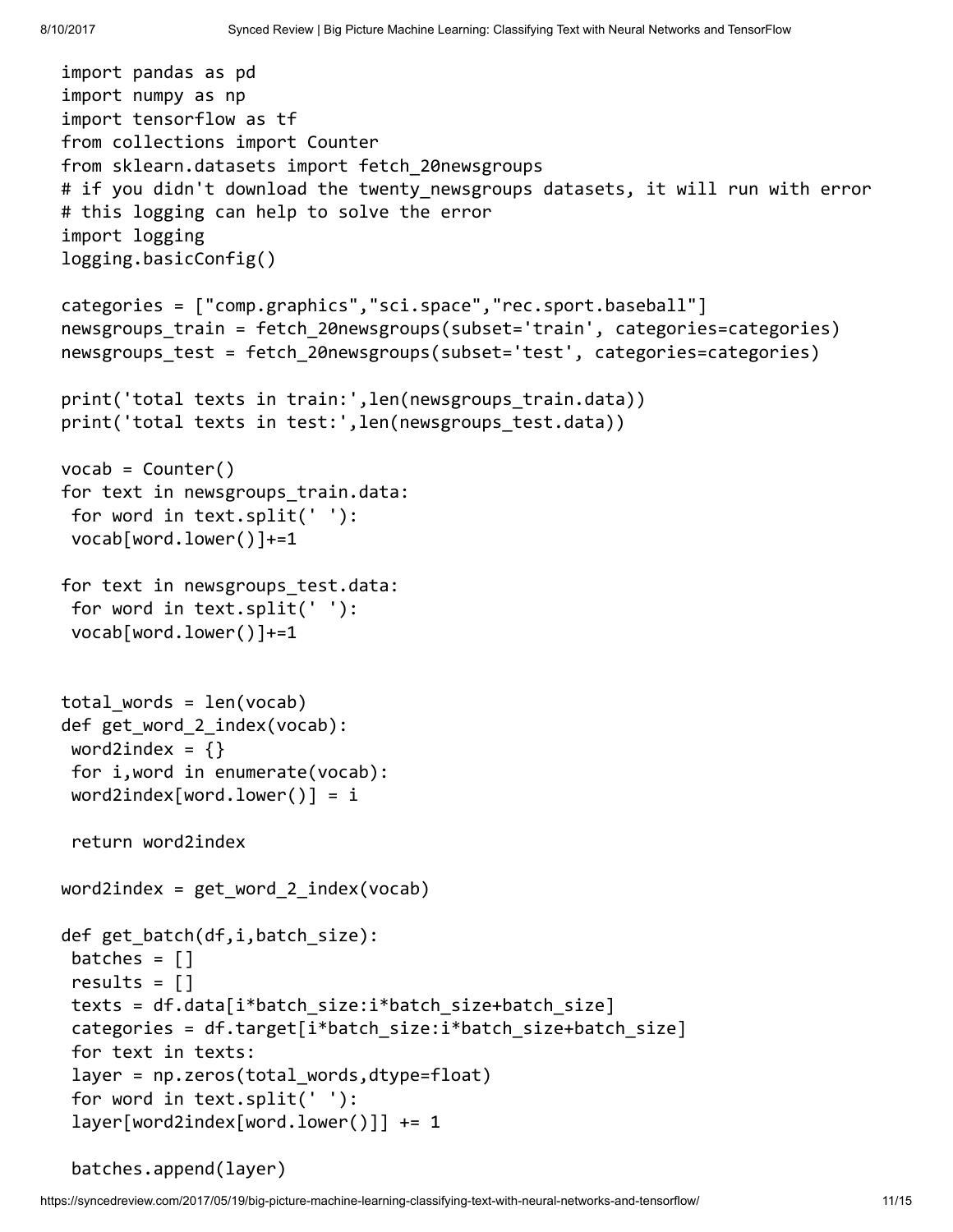```
for category in categories:
y = np{\cdot}zeros((3), dtype={float})if category == 0:
y[0] = 1.elif category == 1:
y[1] = 1.else:
y[2] = 1.results.append(y)
return np.array(batches),np.array(results)
# Parameters
learning rate = 0.01training epochs = 10batch size = 150display step = 1# Network Parameters
n hidden 1 = 100 # 1st layer number of features
n hidden 2 = 100 # 2nd layer number of features
n input = total words # Words in vocab
n classes = 3 # Categories: graphics, sci.space and baseball
input tensor = tf.placeholder(tf.float32,[None, n_input],name="input")
output tensor = tf.placeholder(tf.float32, [None, n classes],name="output")
def multilayer perceptron(input tensor, weights, biases):
layer 1 multiplication = tf.matmul(input tensor, weights['h1'])
layer 1 addition = tf.add(layer 1 multiplication, biases['b1'])
layer 1 = tf.nn.relu(layer 1 addition)# Hidden layer with RELU activation
layer_2_multiplication = tf.matmul(layer_1, weights['h2'])
layer 2 addition = tf.add(layer 2 multiplication, biases['b2'])
layer 2 = tf.nn.relu(layer 2 addition)# Output layer
out_layer_multiplication = tf.matmul(layer_2, weights['out'])
out_layer_addition = out_layer_multiplication + biases['out']
return out layer addition
# Store layers weight & bias
weights = \{'h1': tf.Variable(tf.random normal([n_input, n_hidden_1])),
 'h2': tf.Variable(tf.random normal([n hidden 1, n hidden 2])),
```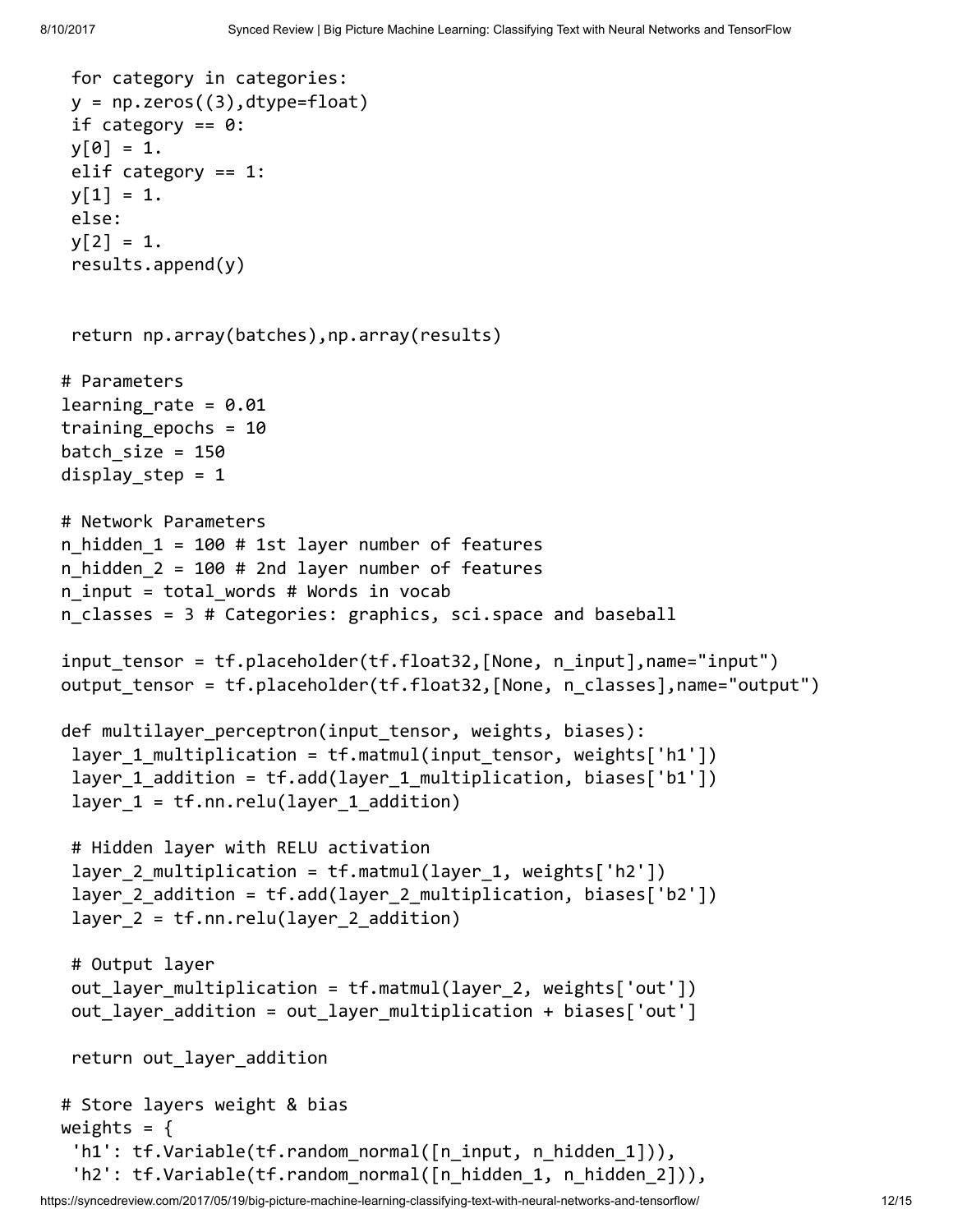8/10/2017 Synced Review | Big Picture Machine Learning: Classifying Text with Neural Networks and TensorFlow

```
'out': tf.Variable(tf.random_normal([n_hidden_2, n_classes]))
}
biases = {
 'b1': tf.Variable(tf.random_normal([n_hidden_1])),
 'b2': tf.Variable(tf.random_normal([n_hidden_2])),
 'out': tf.Variable(tf.random normal([n classes]))
}
# Construct model
prediction = multilayer perceptron(input tensor, weights, biases)
# Define loss and optimizer
loss = tf.reduce mean(tf.nn.softmax cross entropy with logits(logits=prediction, la
optimizer = tf.train.AdamOptimizer(learning_rate=learning_rate).minimize(loss)
# Initializing the variables
init = tf.initialize all variables()
# Launch the graph
with tf.Session() as sess:
sess.run(init)
# Training cycle
for epoch in range(training epochs):
avg cost = 0.
total batch = int(len(newsgroups train.data)/batch size)
# Loop over all batches
for i in range(total batch):
batch x,batch y = get batch(newsgroups train,i,batch size)
# Run optimization op (backprop) and cost op (to get loss value)
c, = sess.run([loss,optimizer], feed_dict={input_tensor: batch_x,output_tensor:ba
# Compute average loss
avg cost += c / total batch# Display logs per epoch step
if epoch % display step == 0:
print("Epoch:", '%04d' % (epoch+1), "loss=", \
"{:.9f}".format(avg_cost))
print("Optimization Finished!")
# Test model
correct_prediction = tf.equal(tf.argmax(prediction, 1), tf.argmax(output_tensor, 1))
# Calculate accuracy
accuracy = tf.reduce mean(tf.cast(correct prediction, "float"))
total test data = len(newsgroups test.target)
batch x test,batch y test = get batch(newsgroups test,0,total test data)
print("Accuracy:", accuracy.eval({input tensor: batch x test, output tensor: batch
```
 $\blacktriangleright$  .